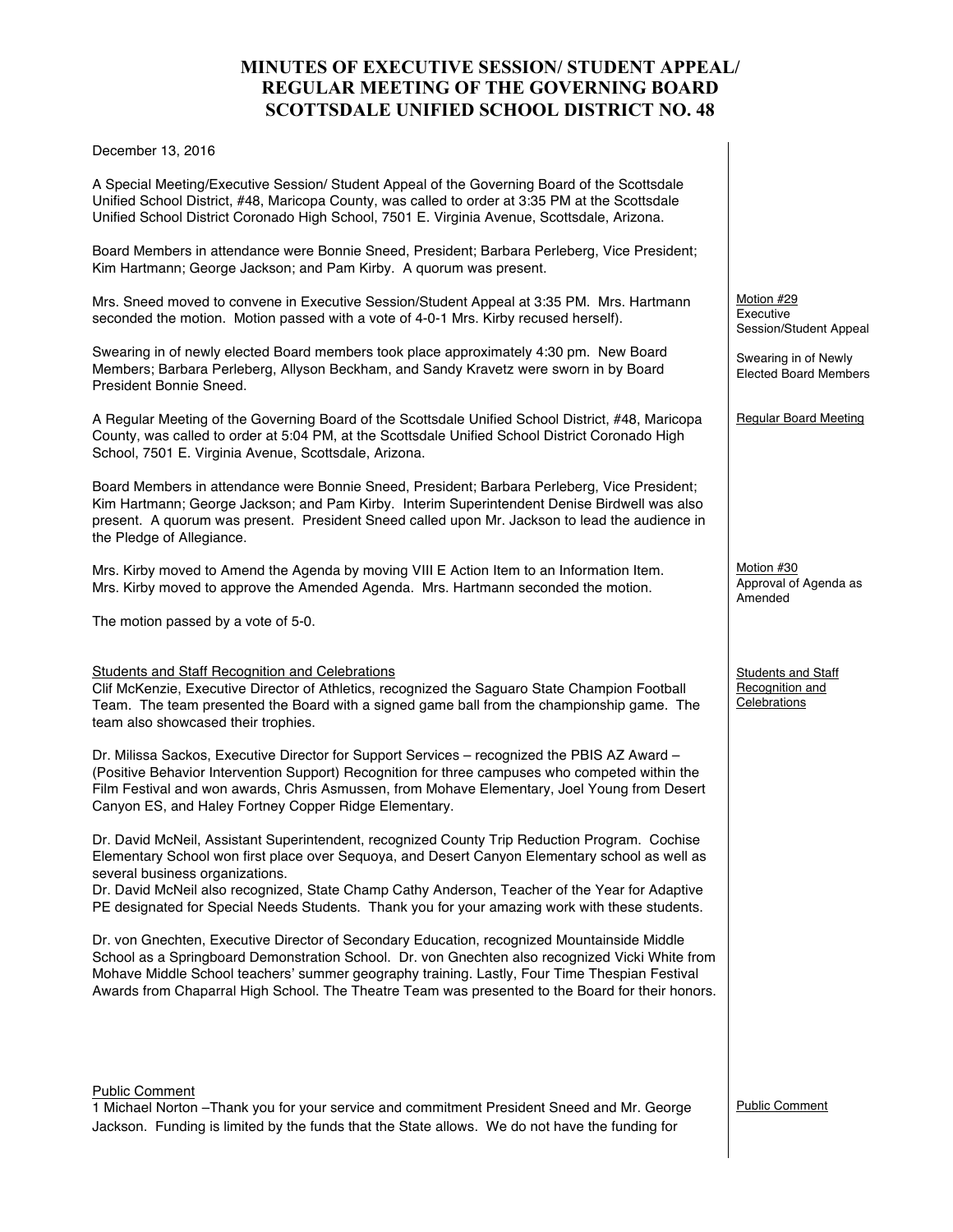rebuilding all schools and therefore we need to balance the spending. We need to rethink the building of smaller schools.

2 Julie Cieniawski SEA – People try to define success, but to a teacher, it could be as simple as a student showing up to class. Thank you for your service as a Board and for the importance of what you do for the students and community. Thank you for your commitment and hard work.

3 Chris Thuman, Principal of Ingleside, Recognized a staff member, Susan Doyle, Director of Human Resources. Susan stopped to help a student in need after crashing his bike. Mr. Thuman also thanked the Board for their service.

4 Nancy Hudson – President of SAA, thanked President Sneed and Mr. Jackson for their years of service to Scottsdale Unified School District.

## Superintendent's Comments

Dr. Birdwell commented that:

- Open Enrollment As of December 13, 2016, 1,372 open enrollment applications have been submitted. Families will be told by February 1 where their students stand.
- Niche ranking  $-$  Scottsdale Unified School District has been named the  $3<sup>rd</sup>$  best school district in the state of Arizona by Niche and a 2017 Best School District in America.
- First Lego League Robotics Tournament Mohave Middle School hosted the First Lego League Robotics Tournament. The event was organized entirely by Saguaro High School robotics students, but were also supported by Mohave students. 7<sup>th</sup> grader Colin Hutton and  $8<sup>th</sup>$  grader Ben Steinberg, who did yeoman's work supporting the tournament. Saguaro's Lucky Lim was given the Volunteer award and Yavapai art teacher Kay King won the Coach award
- Saguaro Principal, Ann Achtziger, appointment of Ann Achtziger to become Saguaro High School's principal. Dr. Denise Birdwell discussed Ms. Achtziger's knowledge and accomplishments and congratulated her as Principal of Saguaro High School.
- Dr. Denise Birdwell presented a tribute with pictures of Board President Bonnie Sneed and Board member George Jackson with a special thank you for all their service and dedication over the years. Both Mrs. Sneed and Mr. Jackson expressed their gratitude for all the wonderful kind words and Leadership team and said their service was an honor to be Governing Board members.

## Consent Agenda

- A. Acceptance of Gifts \$10,654.31
- B. Accounts Payable Vouchers November 16, 2016 through November 30, 2016 **Pulled to be heard separately**
- C. Payroll Vouchers Processed from November 3, 2016 through December 1, 2016
- D. Personnel Actions 11/5/2016 through 11/28/2016
- E. Approval of Minutes of November 17, 2016 Special Governing Board Meeting/Study Session
- F. Approval of Minutes of November 22, 2016 Regular Governing Board Meeting **Pulled to be heard separately**
- G. Action of Hearing Officer's Recommendation
- H. Overnight, Out-of-State, Foreign Trips
- I. Approval of 2017-2018 Middle School Planning Guide (MSPG)
- J. Approval of 2017-2018 High School Planning Guide (HSPG)
- K. Approval to Purchase Architectural Services
- L. Approve the Purchase of Facility Lifecycle Analysis Services through the 1 Government Procurement Alliance (1GPA) Contract
- M. Approval of Intergovernmental Agreement (IGA) with /Arizona Department of Economic Security (ADES) for Transition from School to Work Services
- N. Ratification of Procurement Item Approved by the Superintendent or Designees with Prior Board Authorization

Superintendent's Comments

Consent Agenda as Amended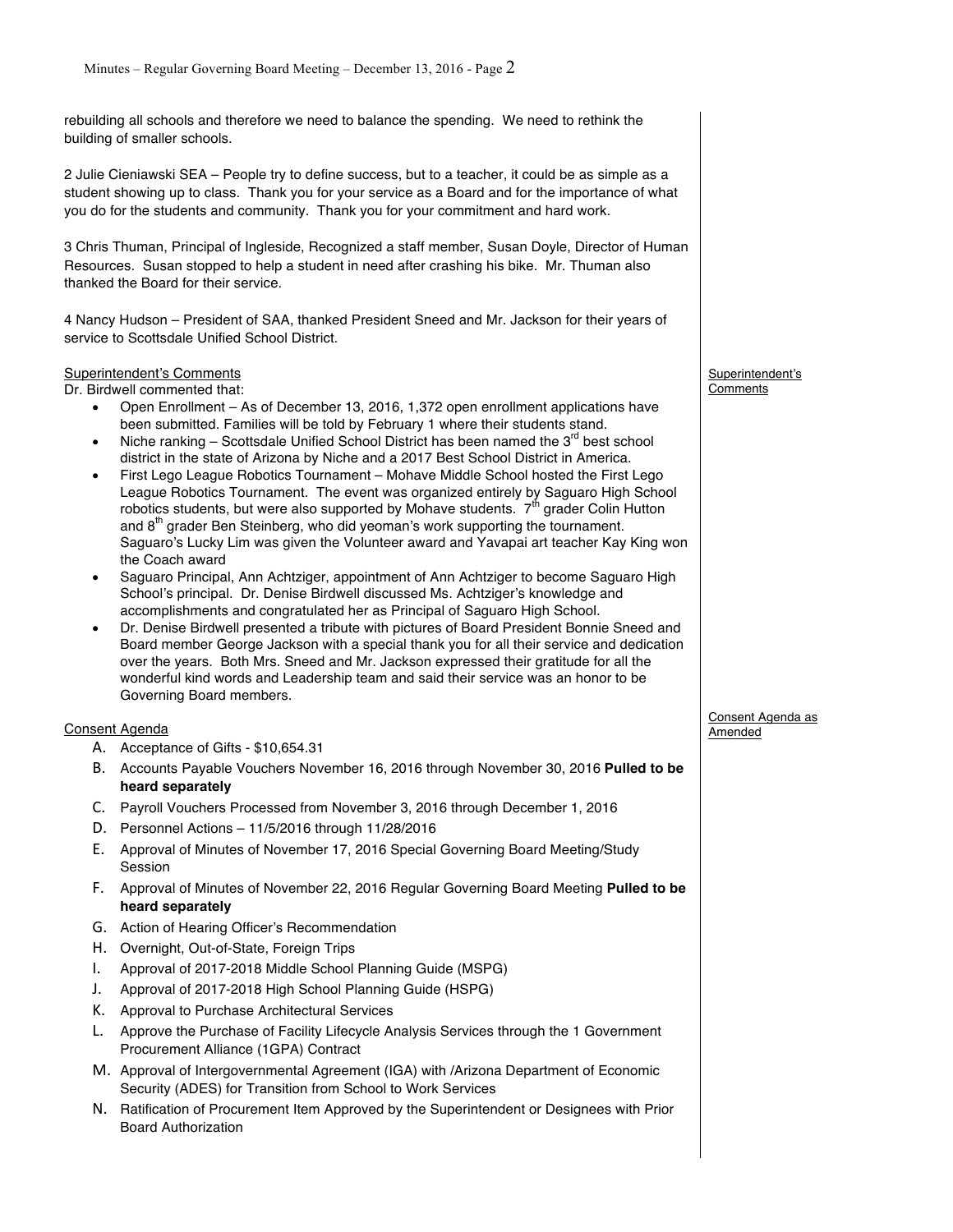Mrs. Sneed asked to remove Consent Agenda item VII B, Accounts Payable Vouchers Processed from November 16, through November 30, 2016 and Mrs. Hartmann asked to remove Consent Agenda item VII F, Approval of Minutes of November 22, 2016 Regular Governing Board Meeting, (with a later comment) from the Consent Agenda.

Mrs. Kirby made a motion to approve the Consent Agenda without VII B and VII F. Mr. Jackson seconded the motion.

Motion passed with a vote of  $5 - 0$ .

Consent Agenda item VII B, Accounts Payable Vouchers Processed from November 16, through November 30, 2016 - Mrs. Sneed recused herself.

Mrs. Kirby moved to approve Consent Agenda item VII B, Accounts Payable Vouchers Processed from November 16, through November 30, 2016. Mrs. Perleberg seconded the motion.

Motion passed with a vote of 4-0-1 (Mrs. Sneed recused herself).

Mrs. Hartmann moved to approve Consent Agenda item VII F, Minutes of November 22, 2016 with the addition of the *Future Item, Employee engagement survey/assessment preferably in January*, as amended. Mr. Jackson seconded the motion.

Motion passed with a vote of 5-0.

#### Action Items

Possible Vote to Convene in Executive Session:

A. Pursuant to A.R.S. §38-431.03(A)(1), for discussion or consideration of a proposed Superintendent Contract.

Mrs. Sneed reminded the audience that one Executive Session has already taken place at the Study Session on December 8, 2016. Board decided no further Executive Session was necessary. No action was taken.

The Board discussed Action Item VIII B. Approval of the Superintendent Contract for the 2016-2019 for Dr. A. Denise Birdwell. Mrs. Kirby and Mrs. Sneed thanked both Mrs. Hartmann and Mrs. Perleberg for their help in the negotiation of the contract. Mrs. Hartmann spoke about two elements of the contract that validated their decision of choosing Dr. Birdwell and thanked her for her input. First, the Superintendent contract in the past had been done in a calendar year versus a school fiscal year. Dr. Birdwell pointed out how and why the contract would be best for the District if done in a fiscal year. Secondly, performance, how to measure and balanced it. The Board needs to define Performance and it should include; academic achievement, fiscal, organizational health, academic focus and community partnerships.

Mrs. Perleberg made a motion to approve the Superintendent Contract for 2016-2019 for Dr. A. Denise Birdwell. Mrs. Kirby seconded the motion.

The Motion passed by a vote of  $5 - 0$ .

Congratulations were expressed to Dr. Birdwell and she thanked Attorney Denise Lowell-Britt for her assistance with the contract.

Daniel O'Brien presented the Sale of the Bond Resolution VIII D. Approval is being asked for the Resolution of selling \$45 million of the bond proceeds to begin immediately. Clarification was added by Dr. Birdwell expressing the increase from original conversation from \$40 to \$45 million. This does not mean the \$45 million will be all spent in one year, just fiscally a better decision to sell when the interest rate is low and we are locked into an interest rate.

Mrs. Sneed made a Motion that the Governing Board deem advisable and adopt a resolution authorizing the issuance and sale of school improvement bonds of the District. This is the first sale, \$45 million of the \$229 million, of the Bond approved by the voters on November  $8<sup>th</sup>$ .

Mrs. Kirby seconded the motion. Mr. Jackson abstained from the vote.

Motion #31 Approval of Consent Agenda as Amended

Motion #32 Approval of Consent Agenda Item VII B

Motion #33 Approval of Consent Agenda Item VII F as amended

Action Items No Action Taken

•Superintendent Contract 2016-2019

Motion # 34 Approval of Superintendent Contract for Dr. A. Denise Birdwell

•Sale of the Bond Resolution

Motion # 35 Sale of the Bond Resolution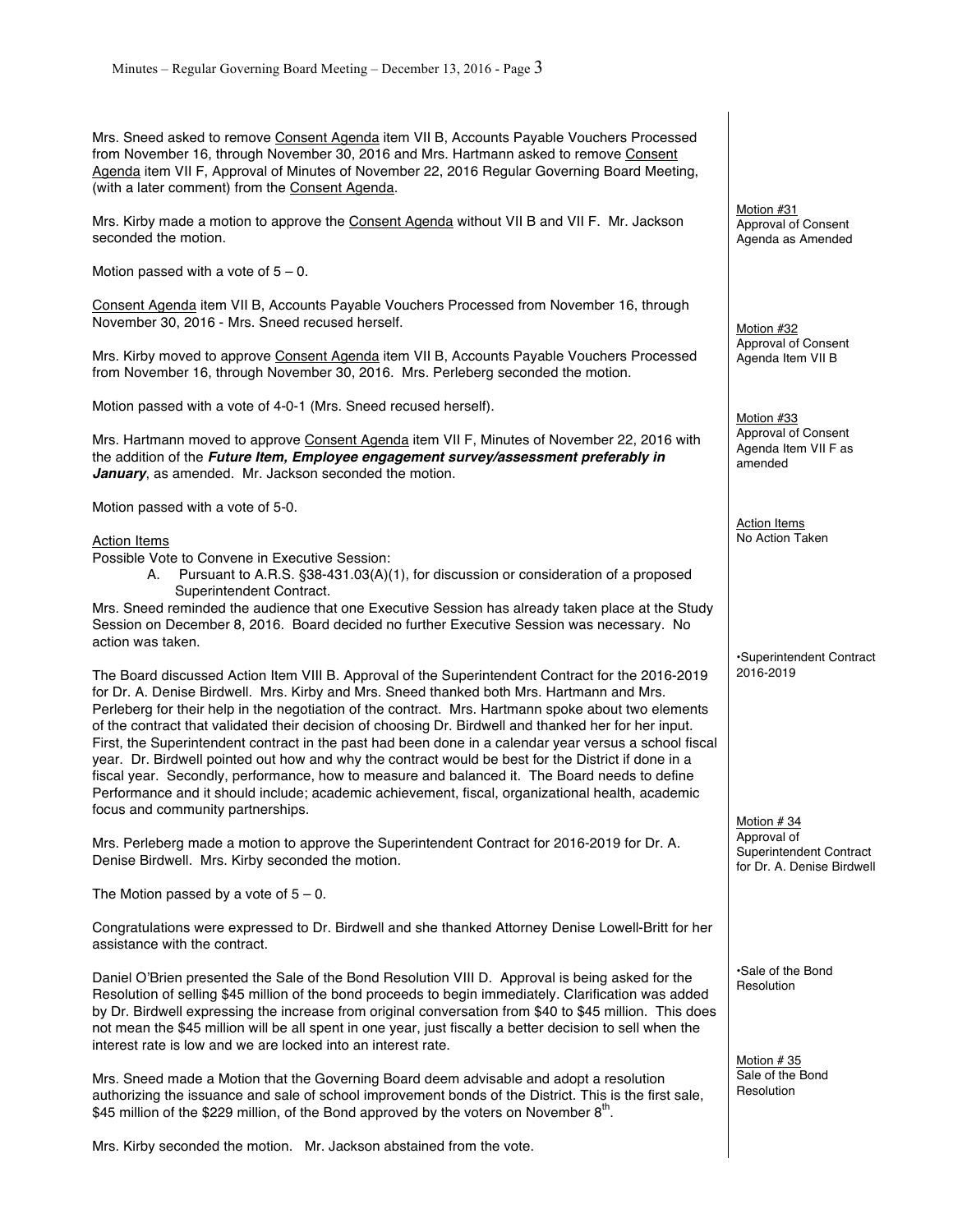The Motion past with a vote 4-0-1 (Mr. Jackson abstained)

### Information Item

Dr. Birdwell presented Action Information/Discussion item VIII E. Process and Approval of First Bond Rebuild Project (Mrs. Kirby had amended the Agenda for this item). This is a summary of what the Board discussed in the Study Session. The Governing Board has a Fiscal Responsibility of:

- Authorizing the sale of the bonds
- Priority of the expenditures
- Hiring of Architectural and Construction firms
- Notifying the community yearly of the expenditures
- Approval of the Design of schools
- Provide timeline of construction
- Monitoring the appropriate expenditures

The Superintendent and District Staff has the Responsibility of:

- Bond budget balances
- Bond strategic plans
- Implementation of projects
- Selection of a bond committee for fiscal review
- Project reports and updates
- Yearly enrollment growth or decline
- Expenditures including category percentiles
- Measurable data on impact of expenditure in instructional practice

The District Design Team includes:

• Superintendent/Designee, Architectural Firm, School Principal, Director M&O, Chief Systems Officer (IT/Infrastructure), Director Nutritional Services, Director of Transportation, Chief Security Officer, Assistant Superintendent, (Student Academic Program and Curriculum

The School Community Includes:

• Architectural Firm, Chief Financial Officer, Principal, Teachers (3), Parents (3), Community at Large

Dr. Birdwell also discussed three Case Studies as examples from two Architectural firms which discussed examples in different phases. Each Study has a timeline of 21 months. These are only examples of the process of a couple different school sites with varying complexities and timelines. Mrs. Kirby asked several questions concerning what the District is locked into regarding the site, location and designs. The design and discussion stages usually take 4-6 months. Discussion followed with questions from Board members.

Amend and Rephrase Action item VIII F -Approval of Hohokam and Hopi Elementary Schools for Rebuild. Discussion and questions ensued over what the rephrase should say.

Mrs. Hartmann made a motion to approve the Hopi rebuild and to prioritize the discussion of Hohokam. Further, authorize Administration to pursue construction procurement process for Hopi Elementary School. Mrs. Perleberg seconded the motion.

The motion passed with a 5-0 vote.

Future Items – No items

Dates of Upcoming Board Meetings Thursday, January 12, 2017 – 3:00 PM – Study Session Tuesday, January 17, 2017 – 5:00 PM – Regular Board Meeting Thursday, February 9, 2017 – 3:00 PM – Study Session Tuesday, February 14, 2017 – 5:00 PM – Regular Board Meeting

Governing Board Report –

Information Item Amended from Action VIII E • Process and Approval of First Bond Rebuild Project.

Action Items •Approval of Hohokam and Hopi Elementary Schools for Rebuild

Motion # 36 Approval of Action Item VIII F as amended

Future Items

Dates of Upcoming Board Meetings

Governing Board Reports